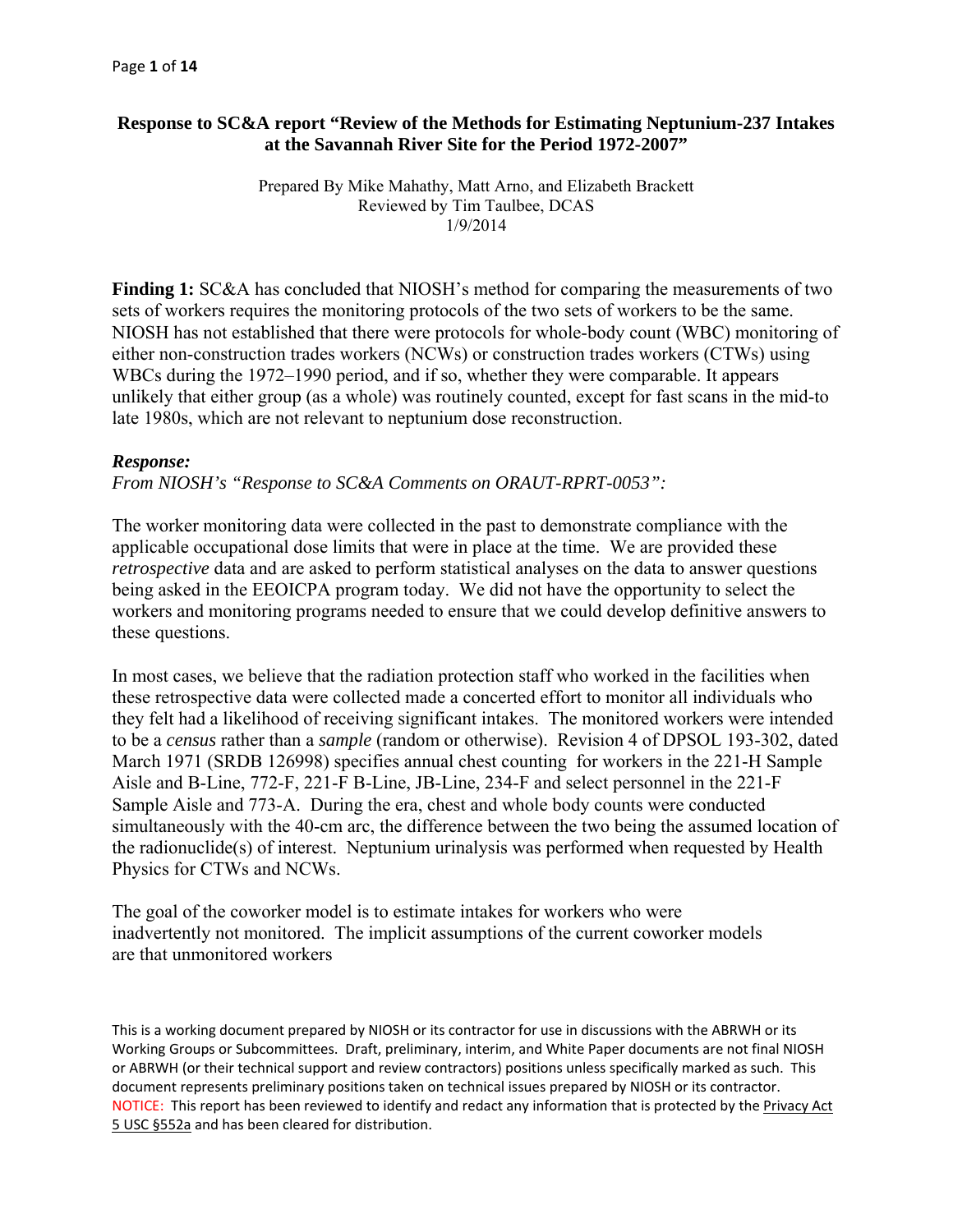- are more likely to be the workers who had lower potential for significant intakes than they are to be workers who had higher potential for significant intakes, and
- are not monitored *completely at random*.

If valid, these two assumptions ensure that any intakes assigned to unmonitored workers are conservative. In cases where the two assumptions given above may not be valid, the current practice is to assign the 95th percentile intake to minimize the chances of underestimating the dose to the worker.

**Finding 2:** It is not possible with the data available so far to establish that the same protocol for bioassay sampling was used for CTWs and NCWs in the 1991–2007 period. Establishing that equivalence is a necessary (though not sufficient) condition for the application of a coworker model based on "all-worker" data to CTWs.

### *Response:*

There is no statistical requirement that all workers be on the same monitoring program in order to use the data to develop a coworker model as long as the monitoring programs adequately characterize all significant intakes. Further, most sites had *graded* monitoring programs where the frequency and types of bioassay performed were based on the likelihood of the workers having a significant intake of radioactive material<sup>1</sup>. Even today this is standard radiation protection practice, so we would expect the bioassay (i.e., sampling) protocols to be different for different groups of workers. Revision 5 of DPSOL 193-302, dated September 1, 1971 (SRDB 124941) specifies bioassay sampling frequencies for Construction Division workers and notes that an annual urine sample was requested from each employee. Specific sampling frequencies are provided for fission products (annual) and plutonium (triennial) and notes that frequencies for other radionuclides are as specified by Health Physics in the Construction Job Plans. These same sampling frequencies were used at least into the 1990's. See SRDB 45958.

**Finding 3:** NIOSH has not demonstrated that 30 samples in each comparison group (CTWs and NCWs) would be sufficient to simultaneously maintain low levels (for instance, less than 10% for each) of Type 1 and Type 2 errors in determining whether CTW and NCW sample distributions are the same (or not). The issue is moot in the case of neptunium only because the minimum number of 30 samples for the comparison to be valid is not available for CTWs in any year in the 1972–1990 period.

 1 Graded monitoring is also common in external dosimetry programs.

 This is a working document prepared by NIOSH or its contractor for use in discussions with the ABRWH or its Working Groups or Subcommittees. Draft, preliminary, interim, and White Paper documents are not final NIOSH or ABRWH (or their technical support and review contractors) positions unless specifically marked as such. This document represents preliminary positions taken on technical issues prepared by NIOSH or its contractor. NOTICE: This report has been reviewed to identify and redact any information that is protected by the Privacy Act 5 USC §552a and has been cleared for distribution.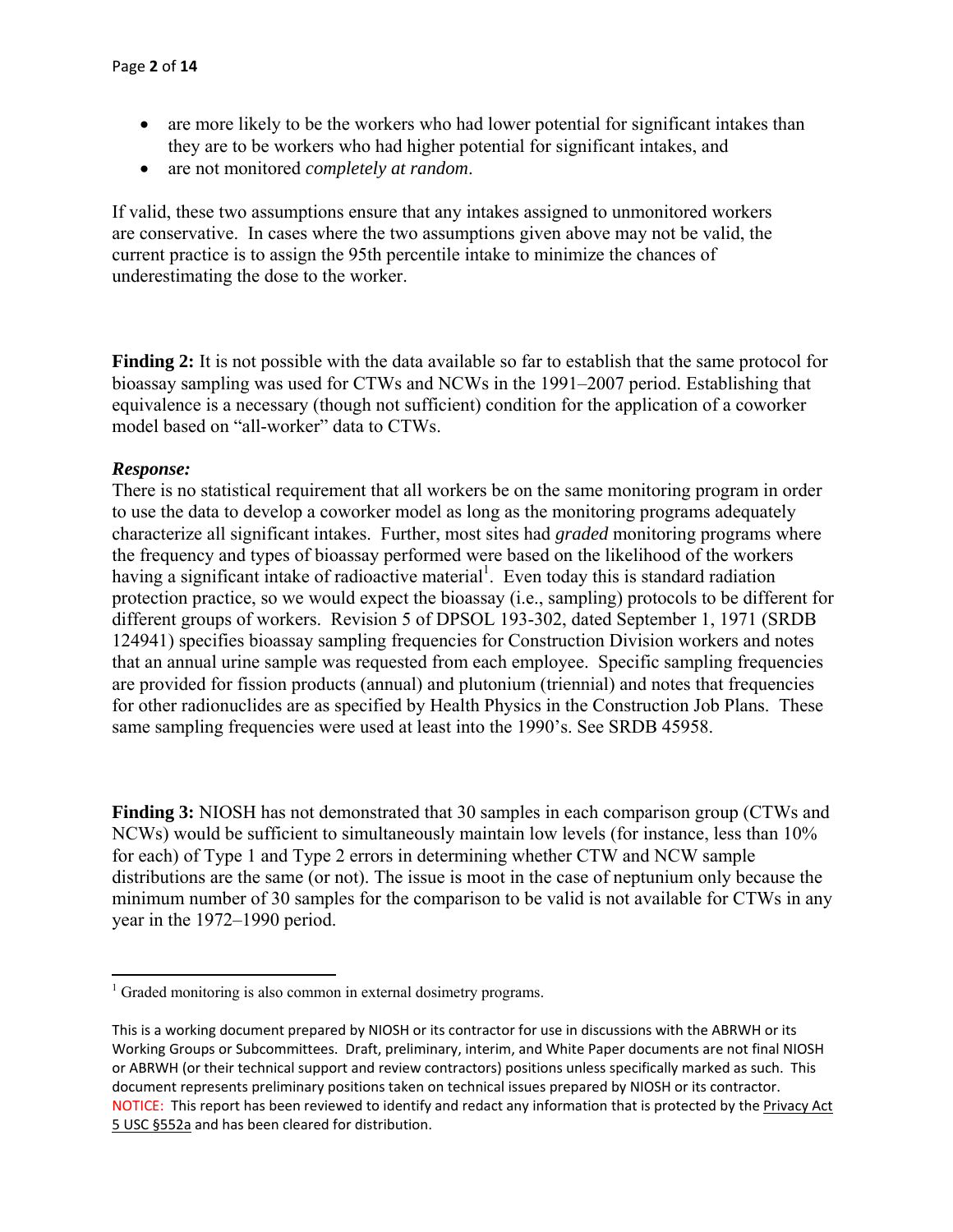While this finding addresses Type 2 errors, Type 2 errors are directly related to the concept of power, so the following power discussion from NIOSH's "Response to SC&A Comments on ORAUT-RPRT-0053" is relevant:

The *a priori* power of a statistical test is usually considered during the design phase of the data collection procedure (e.g., the experiment or survey) so that the information collected is adequate to answer the questions being asked. In coworker modeling, we are presented with a predetermined dataset and cannot collect more, so it is not possible to perform an *a priori* power calculation. Even though an *a priori* power analysis could not be performed, we did make efforts to select the most powerful tests available. Based on our research the Peto-Prentice is the most powerful test available that can be used for comparing two groups with left-censored lognormal data, and while the power of this test will vary depending on the actual data used, there is no better statistical test that can be used for this purpose.

To perform an *a priori* power analysis, an acceptable level of power 1 - β has to be defined. To define  $\beta$  we must first define the *size of the effect*<sup>2</sup> that we want to detect, i.e., the size of the effect that is of *practical significance*. If we could define practical significance (we tried and were unsuccessful), we would perform an *equivalence test* [Streiner 2003], which tells us if the difference in the two groups is of practical significance, rather than a *null-hypothesis test*, which tells us if the difference in the two groups is of statistical significance.

The broad issue of practical significance is being addressed by the ABRWH SEC Workgroup and an evaluation is under way to address this issue generically.

**Finding 4:** NIOSH's method for concluding that CTW measurements were drawn from the same distribution as those for NCWs does not meet the minimum technical requirements for 30 samples from each of the groups being compared for the 1972–1990 period. There were fewer than 30 total CTW samples in each year in the 1972–1990 period for which NIOSH reported data; the number of above minimum detectable activity (MDA) results ranged from just 6 to a high of 17 for the same period. As a result, the coworker model is based on a comparison that does not satisfy the minimum data adequacy criteria.

### *Response:*

*From RPRT-0053, "Analysis of Stratified Coworker Datasets":* 

<sup>&</sup>lt;sup>2</sup> The magnitude of the difference between the two groups.

 This is a working document prepared by NIOSH or its contractor for use in discussions with the ABRWH or its Working Groups or Subcommittees. Draft, preliminary, interim, and White Paper documents are not final NIOSH or ABRWH (or their technical support and review contractors) positions unless specifically marked as such. This document represents preliminary positions taken on technical issues prepared by NIOSH or its contractor. NOTICE: This report has been reviewed to identify and redact any information that is protected by the Privacy Act 5 USC §552a and has been cleared for distribution.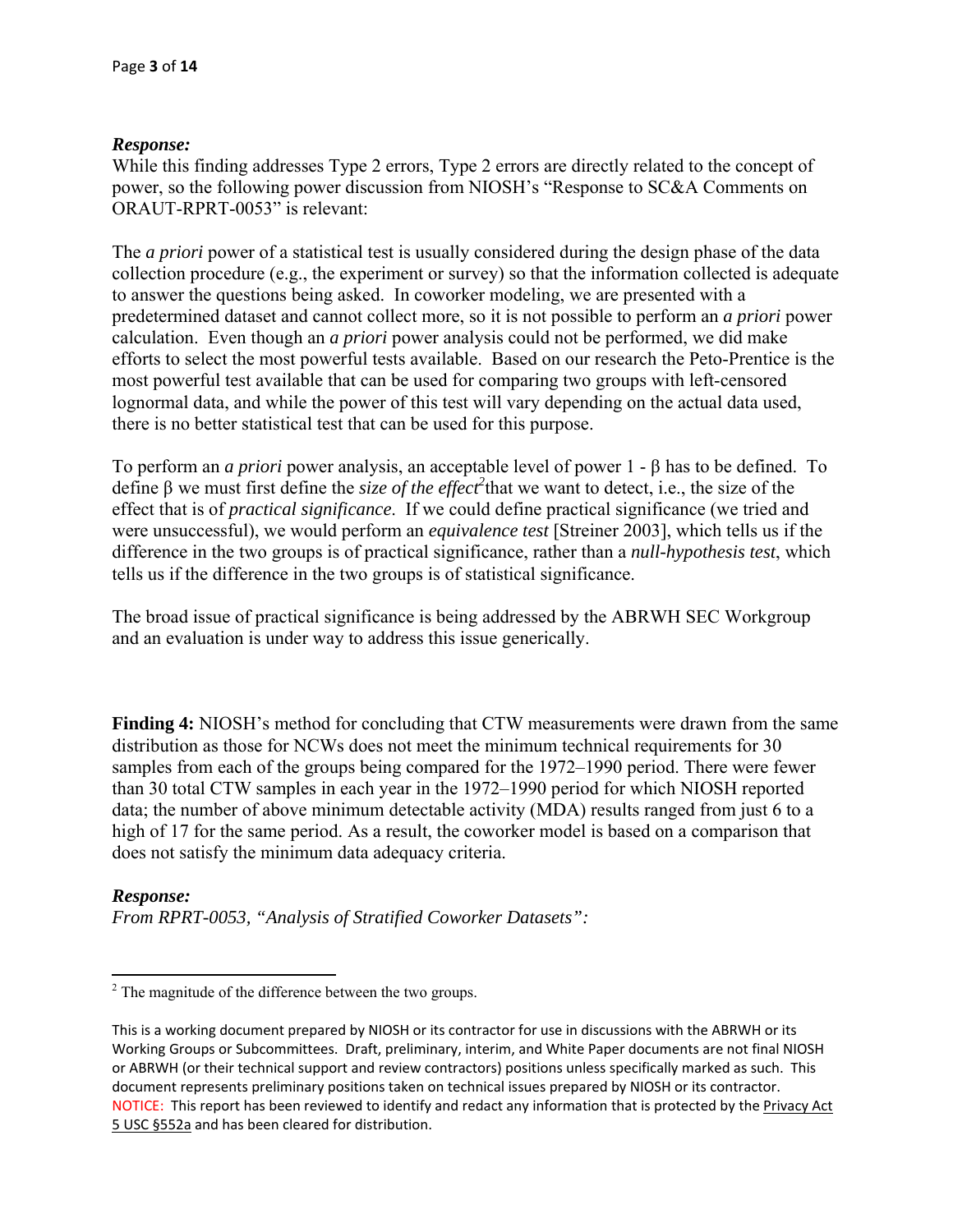As a general guideline, the minimum sample size used for coworker modeling is 30 individuals  $(i.e., 30 OPOS$  results) in a given period<sup>3</sup>. This minimum<sup>4</sup> can be relaxed if, in the judgment of the statistician performing the analysis, the uncertainty in the resulting parameter estimates is not excessive. The minimum sample size applies to a *sample of the monitored workers* and does not apply to the *population of monitored workers*; for example, if the entire population of monitored workers at a given site in a given year is 25, the coworker model derived from this population is valid.

Since the general guideline of 30 OPOS results was not met for CTW in any period between 1972 and 1990, and because the analysis of interest was statistical tests, analysis was done based on footnote 4 from RPRT-0053 (see above). In any year where there were ~15 OPOS results for CTW and less than 80% censoring, statistical tests were performed at the discretion of the statistician.

**Finding 5:** The coworker model is dominated by the routine monitoring data of NCWs and may not adequately represent the exposure experience of at least some job types among CTWs.

# *Response:*

*From "Response to SC&A Comments on ORAUT-RPRT-0053":* 

We agree with the statement "*If the unmonitored workers are from a different population, the applicability of a coworker model derived from monitored coworkers would be in question."* This relates back to the issue of stating why unmonitored workers were not monitored. In the development of coworker models we assume that either:

- unmonitored individuals are members of the monitored population who were not monitored completely at random, or
- unmonitored individuals were unmonitored because they had no potential for exposure to radioactive materials.

In the first case we have the right model and in the second a conservative model. One can also theorize that these assumptions are wrong and that perhaps unmonitored workers were highly exposed and intentionally not monitored because of this. This fundamental and largely unstated difference in assumptions probably needs to be discussed and eventually resolved.

  $3$  Data from multiple years (usually no more than 3) can be combined to achieve this minimum if the conditions in the workplace are reasonably constant over the period in question. 4

 as a minimum. Here we are estimating parameters from the data, so the default minimum has been increased to 30. <sup>4</sup> The U.S. Environmental Protection Agency (Singh, Armbya, and Singh 2010, p. 27) discusses minimum sample size required for performing statistical tests on censored datasets and recommends ~15 results per sample (stratum)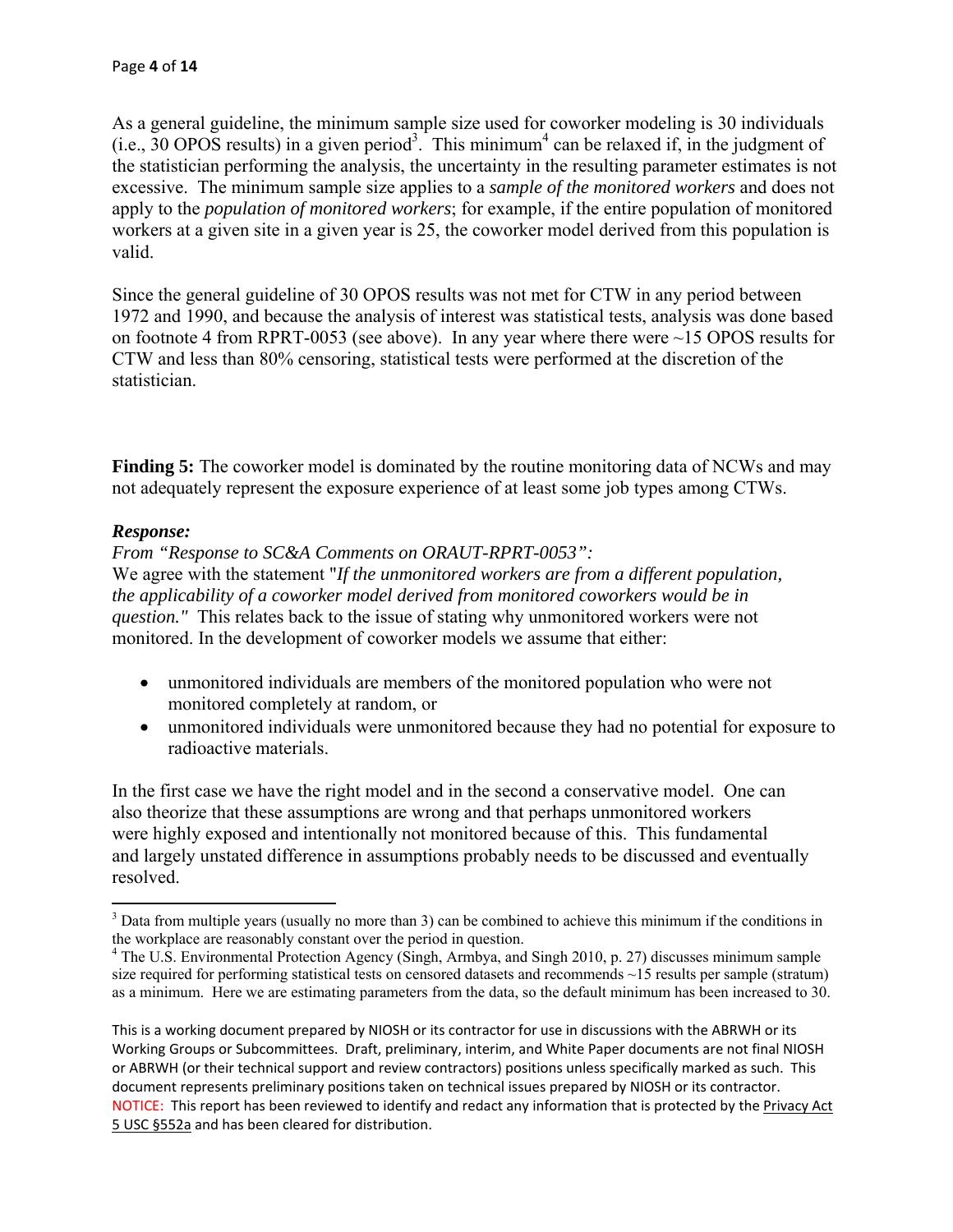**Finding 6:** The NIOSH coworker model for CTW exposure to neptunium for the period 1972– 1990 would often lead to results that are very claimant unfavorable.

### *Response:*

*From "Response to SC&A Comments on ORAUT-RPRT-0053":* 

The concept of "claimant favorability" expressed in this comment is confusing. To illustrate the problem, assume Group A and Group B have very different dose distributions, with A higher than B, and we combine the doses from the two groups to form Group C. The dose distribution for C will overestimate the dose to B (be "claimant favorable") and underestimate the dose to A (not be "claimant favorable"). But, we typically assume that workers with higher doses are less likely to be unmonitored, so this is not considered a problem in practice. Now, if we stratify the model, the doses to both A and B will be more accurate. However, the dose to B will be lower and less "claimant favorable" and the dose to A will be higher and more "claimant favorable" than the combined dose distribution. So, in principle, no coworker model(s) can be "claimant favorable" to all strata in the model at the same time.

From the late 1960s through 1977 SRS performed routine plutonium analysis on workers in the HB Line and 235-F. DPSOL- 47-137 (SRDB 129514) states that neptunium analyses were performed when requested by area Health Physics but neptunium had never been detected without at least an equal amount of plutonium. Examination of Work Technical Reports prior to 1978 showed that Pu-238 contamination in Np-237 feed for the billet line was at least equal to the activity of Np-237. In January 1978, workers in the 235-F billet line were added to annual neptunium bioassay while other workers in 235-F and HB Line remained on plutonium bioassay (SRDB 45958). Fabrication of neptunium billets and Pu-238 fuel forms at SRS ceased in December 1983 though the 235-F facilities were left in "enhanced production readiness" status from 1985 through 1990 with maintenance activities being performed by just three operators (SRDB 120782). In 1989 all workers in HB Line and 235-F were placed on routine, annual neptunium bioassay (SRDB 45958) though no work with neptunium was performed until 2004 when surplus neptunium fuel tubes were processed in the HB Line (SRDB 124003; 124025; 128540). Construction workers were not involved in operations at HB Line or 235-F when neptunium was being processed but were bioassayed as requested by Health Physics in Construction Job Plans (SRDB 129514; 45958).

**Finding 7:** A statistically valid analysis comparing neptunium exposure potential of CTW job types or of relative CTW exposure potential in various Savannah River Site (SRS) areas is not possible for the 1972–1990 period due to insufficient data.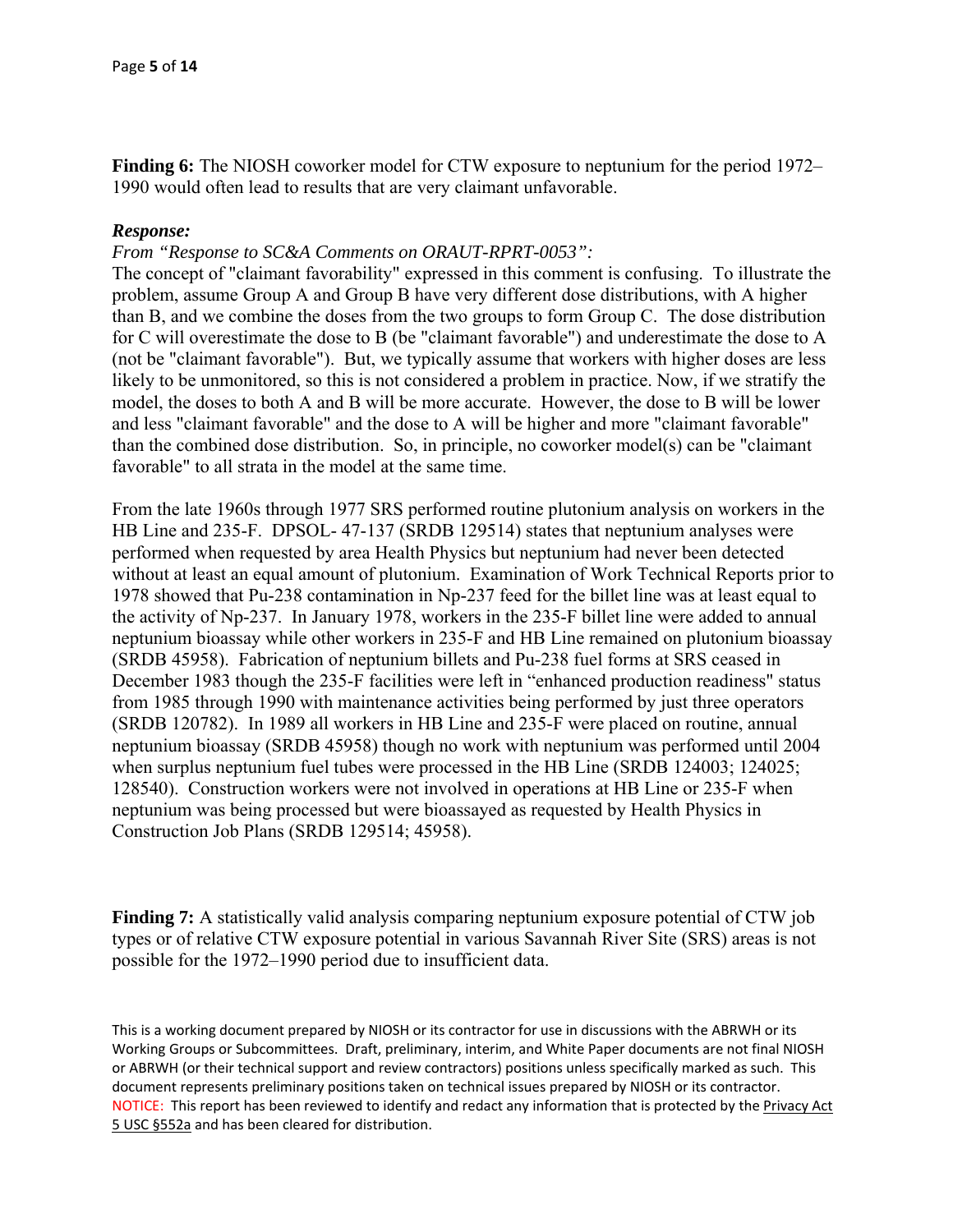NIOSH agrees, that there is not much data. Also, see response to *Finding 8*.

**Finding 8:** A statistically valid analysis comparing neptunium exposure potential of subgroups of CTWs or of relative CTW exposure potential in various SRS areas is not possible at the present time for the 1991–2007 period since the data for that period have not been separated into CTW and NCW categories.

#### *Response:*

From NIOSH's "Response to SC&A Comments on ORAUT-RPRT-0053":

One needs to be careful in the analysis of data to avoid what has been called "data dredging." One definition<sup>5</sup> of "data dredging" involves the practice of using the same set of data to both

- form a hypothesis to test, and
- subsequently test the hypothesis.

In other words, if NIOSH does not think it is appropriate to randomly sift through data looking for significant differences and then use the same data to test for those differences, we are bound to find significance more often than we should. Data dredging is strongly frowned on because the probability of falsely identifying significant differences is not readily quantified or controlled. Thus, any conclusions reached after data dredging are of dubious statistical or practical value. The preferable approach is to identify all strata to be tested prior to looking at the data and then test those strata for significant differences.

During the 1990s and after, when bioassay data are stored in the HPRED database, stratification of the bioassay data into CTW and NCW is possible for the more common radionuclides for which bioassay data were obtained. This can be done if desired.

**Finding 9:** NIOSH has given preference to results in the I-131 region obtained using 40-cm arc geometry over results obtained using chest geometries to calculate Np-237 body burdens and intakes, in the period when results were reported in units of count rate (first reporting format, described in Section 5.1.1). NIOSH did not explain why in-vivo results obtained from the 40-cm

<sup>&</sup>lt;sup>5</sup> http://en.wikipedia.org/wiki/Data\_dredging

 This is a working document prepared by NIOSH or its contractor for use in discussions with the ABRWH or its Working Groups or Subcommittees. Draft, preliminary, interim, and White Paper documents are not final NIOSH or ABRWH (or their technical support and review contractors) positions unless specifically marked as such. This document represents preliminary positions taken on technical issues prepared by NIOSH or its contractor. NOTICE: This report has been reviewed to identify and redact any information that is protected by the Privacy Act 5 USC §552a and has been cleared for distribution.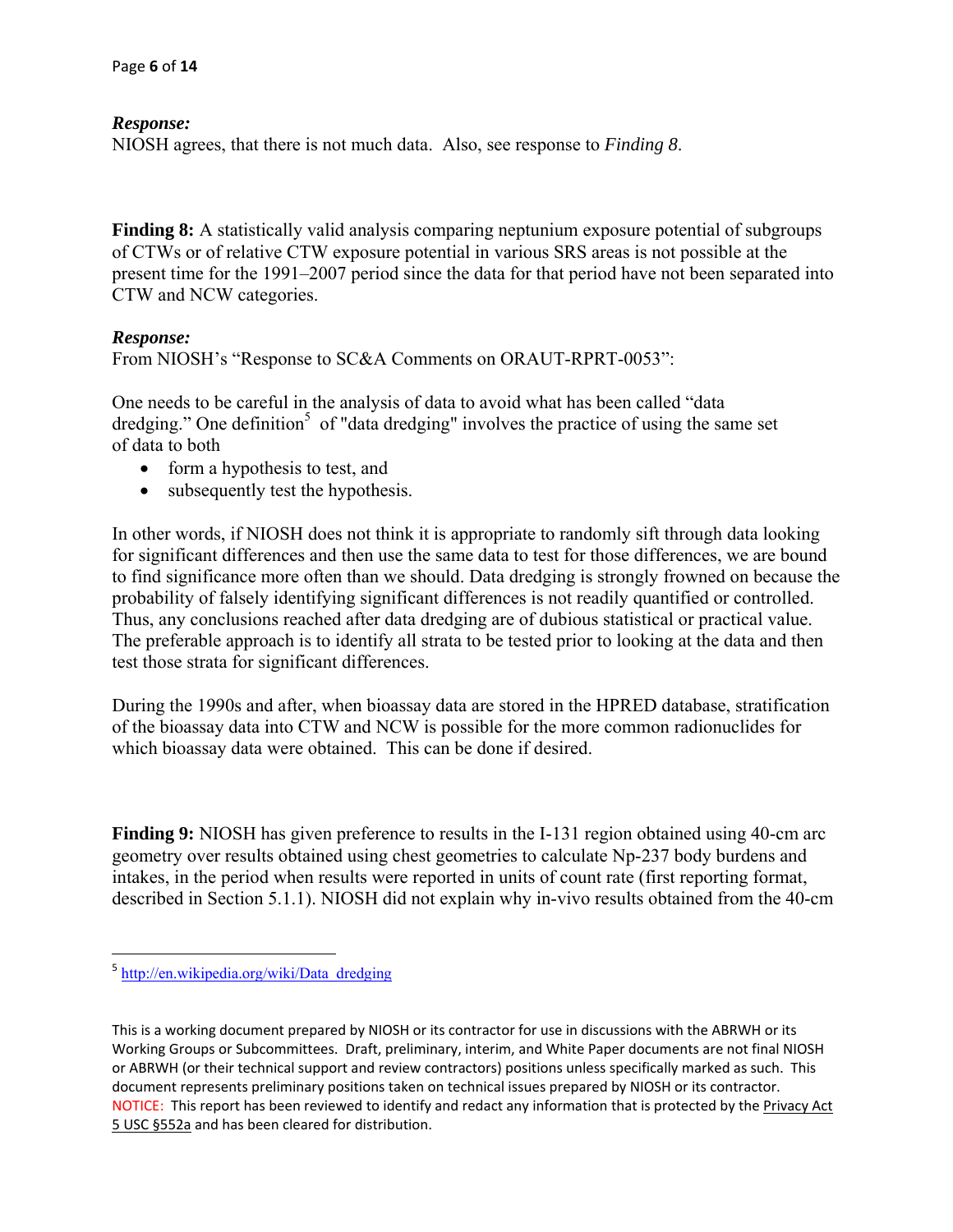arc geometry were preferred over results obtained using chest counts geometry to derive Np-237 intakes.

### *Response:*

The preference is to use results obtained from the I-131 region of the spectrum rather than from a specific geometry. The in-vivo measurements identified as Np-237 are based on the 230-290 keV region of interest as shown in Figure 1 of the SC&A report. Np-237 has five gamma rays in this region with a summed abundance of 0.08%. Pa-233 has an additional two gamma rays with a summed abundance of 0.06%. In contrast, Pa-233 has 5 gamma rays with a summed abundance of 51.8% in the 300-400 keV region of interest. This abundance is two orders of magnitude greater, which allows for MDAs two orders of magnitude smaller. The gamma ray abundance from Np-237 in the 230-290 keV region of interest is simply too low to allow for reasonable use of this data.

SRBD 10931, *A History of Personnel Radiation Dosimetry at the Savannah River Site,* pages 62 and 63 describe the 40 cm arc geometry. Later pages describe the stretcher geometry. Page 62 has a figure of the NaI detector used in the 40 cm arc geometry. As can be seen, this detector is centered over the chest. Both "chest" and "whole body" counts were thus obtained simultaneously. The difference lay in the calibration factors used and the assumed location in the body of the radionuclides of interest. It was common to report both "chest" counts and "whole body" counts on the same form. Later forms distinguish between the two, but earlier forms do not necessarily do so.

**Finding 10:** For the years in which in-vivo results files present gross, background, net, CALC and DIFF values for each region of interest (ROI) (second reporting format, analyzed in Section 5.1.2), NIOSH assumes that either a 40-cm arc or a stretcher geometry was used to obtain those results. SC&A did an extensive review of worker data for this period to check this assumption. This is important, because conversion factors and the equations that NIOSH derived to quantify Np-237 are based on the assumption that a certain geometry was used. They may not be valid if the assumption is incorrect in some part of the data that NIOSH has compiled to make neptunium body burden estimates. While the in-vivo monitoring results in this second format (Section 5.1.2), analyzed by SC&A, do not specify which geometry was used, all of the reporting formats in all results reviewed indicate that they were obtained from chest monitoring. SC&A recognizes that only a small fraction of in-vivo results were analyzed, but they included results from a random sample of 30 workers (sample 3) and from 44 workers in areas where Np-237 contamination could occur (samples 1 and 2). The analysis of this data points to the conclusion that most workers were monitored using the chest geometry. NIOSH should address the implications of this finding for its estimation method.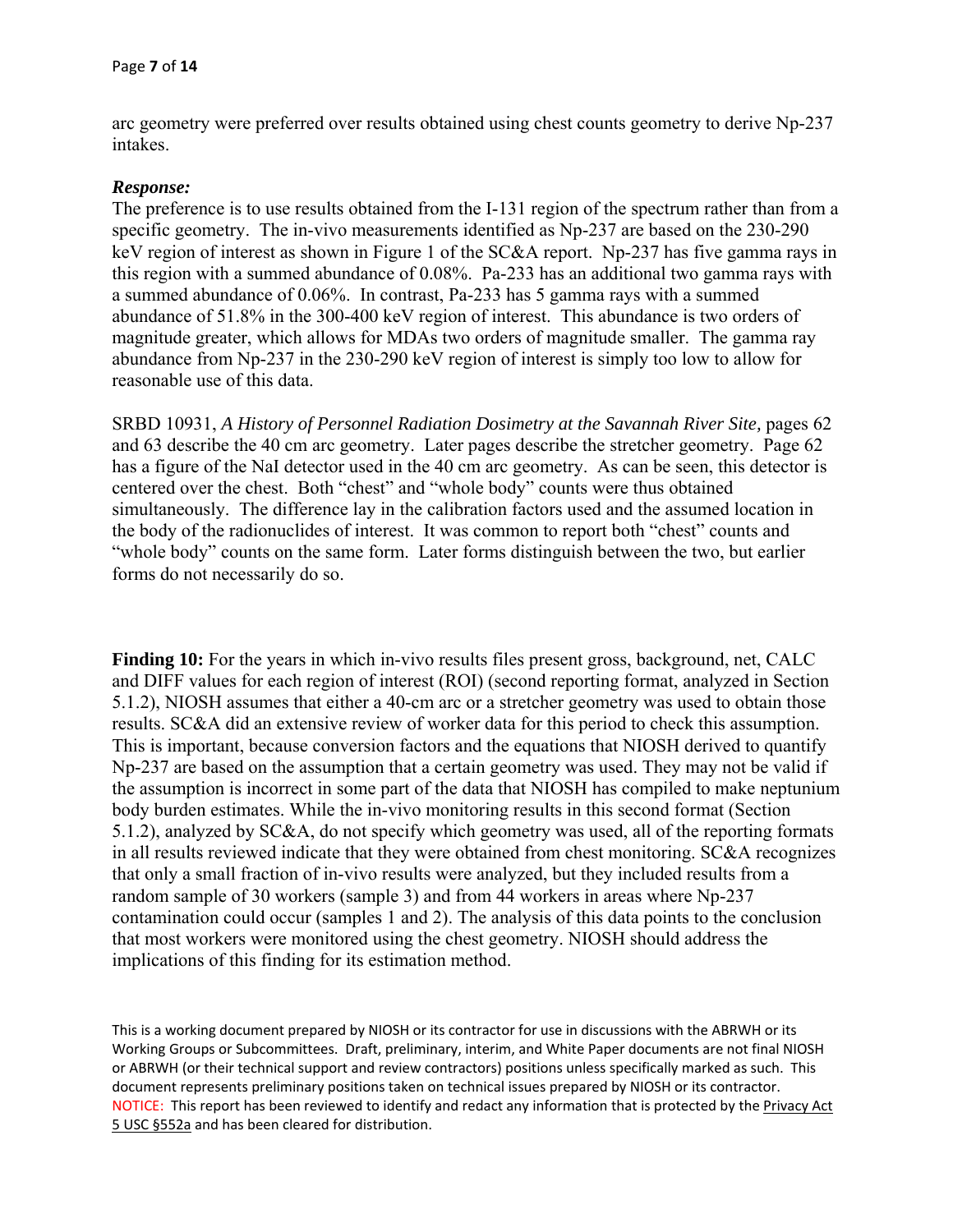SRBD 10931, *A History of Personnel Radiation Dosimetry at the Savannah River Site,* pages 62 and 63 describe the 40 cm arc geometry. Later pages describe the stretcher geometry. Page 62 has a figure of the NaI detector used in the 40 cm arc geometry. As can be seen, this detector is centered over the chest. Both "chest" and "whole body" counts were thus obtained simultaneously. The difference lies in the calibration factors used and the assumed location in the body of the radionuclides of interest. It was common to report both "chest" counts and "whole body" counts on the same form. Later forms distinguish between the two, but earlier forms do not necessarily do so.

**Finding 11:** During the 1980–1989 time period, NIOSH proposes to use the net counts in the Cr-51 region to derive Np-237 body burdens. All in-vivo files using the third reporting format as described in Section 5.1.3 during this time period also report chest count results. SC&A's review included an in-vivo result specifically referring to Np-237 in relation to an inhalation intake in September 1988. The MDA of Np-237 was calculated using chest counts and the 86.5 keV Np-237 photon. SC&A does not agree with NIOSH's assessment that 86.5 keV photons are unsuitable for estimating Np-237. They can be and are so used.

## *Response:*

The third reporting format, IVCR forms, clearly distinguishes between chest counts and whole body counts and report both on the same form. It is apparent that both types of counts were performed.

The Np-237 MDAs referenced in Section 5.1.3 of SC&A's report are from 1993 when germanium detectors were in use. It is inappropriate to apply peak discrimination and quantification capabilities of germanium detectors to those obtained when using NaI or phoswich detectors.

**Finding 12:** NIOSH has suggested the use of WBC results not explicitly geared to quantify Np-237 to build a coworker model for Np-237. SC&A's review shows that workers in areas where exposure to Np-237 was possible were not always monitored through in-vivo bioassay. SC&A even found examples of workers with accidental intakes of Np-237 who did not have in-vivo counts after detection of an intake.

### *Response:*

The basic premise of having and using coworker intake rates is that not all workers were monitored that should have been monitored by modern standards. Therefore, it is expected that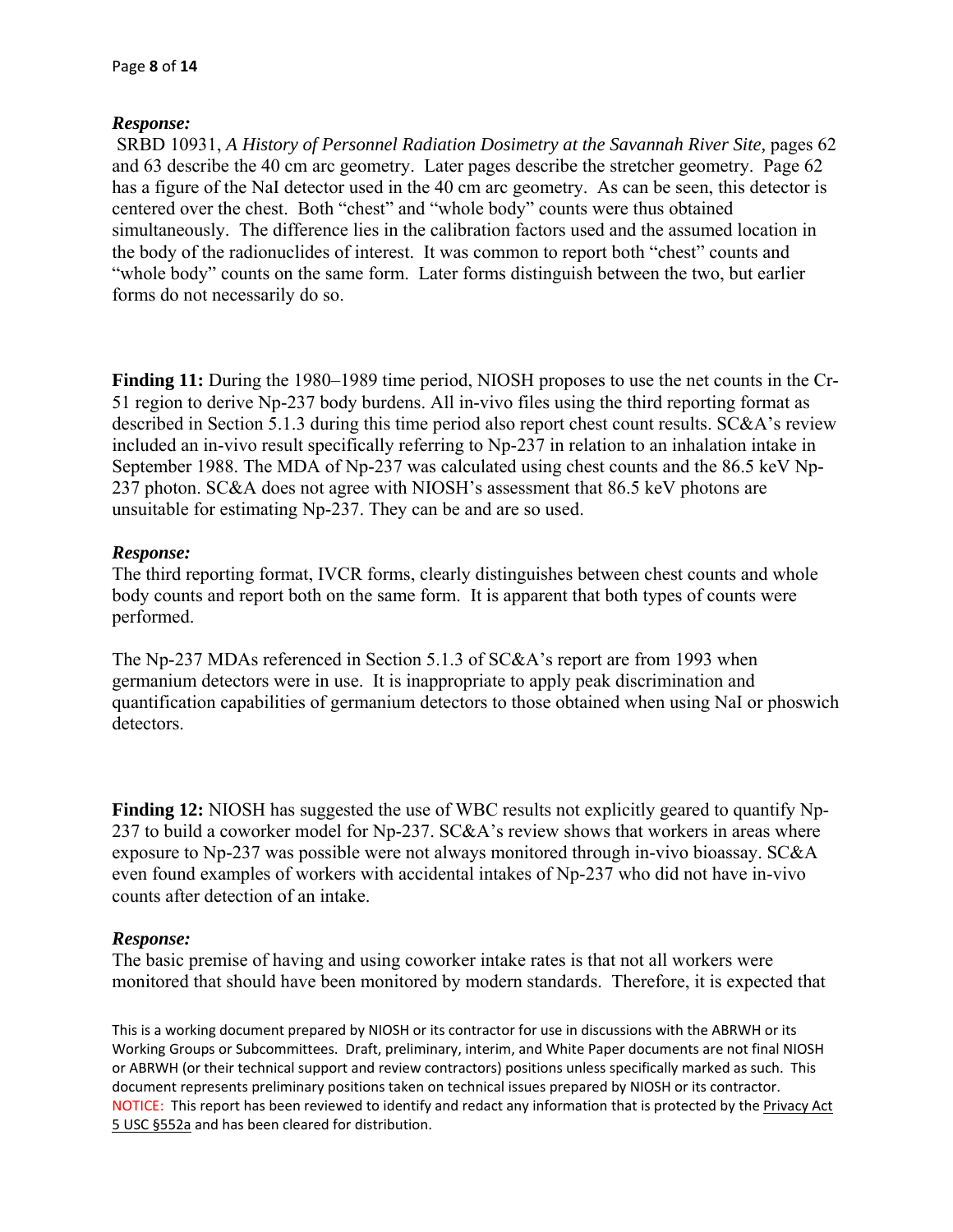there were workers in areas where exposure to Np-237 was possible that were not monitored. That is why Np-237 coworker intakes are evaluated. SRS performed monitoring for Np-237 based on the professional judgment of the Health Physicists and noted that Np-237 had never been detected without an equal amount of plutonium (SRDB 126998, 45958).

**Finding 13:** NIOSH's assumption of equilibrium between Pa-233 and Np-237 in making its estimates of Np-237 body burdens is likely to be claimant unfavorable in some or many cases.

### *Response:*

The coworker studies are based on the premise of chronic intakes occurring for at least a year's duration. Chronic intakes are used as an integrated approximation of the intakes that may occur from multiple acute intakes. Calculation of intakes are based on bioassay dates in the middle of the year, 6 months after commencement of the intake. If a worker were to chronically inhale freshly-separated Np-237 (i.e., no Pa-233 ingrowth has occurred), after six months of such inhalation, the Pa-233 would be at 72% of equilibrium with the Np-237 in the worker's body. At one year, the equilibrium ratio is 84%, and it is 91% at two years. The calculated coworker intakes are based on multi-year intakes. Even assuming 72% equilibrium represents less than a 40% underestimate in the magnitude of the Np-237 intake, much less than the minimum factor of 3 uncertainty applied to coworker intakes. This is based on the conservative assumption that the intake was always fresh Np-237; any ingrowth of Pa-233 prior to intake would increase the degree of equilibrium. In actuality, most Np-237 intakes are more likely to be aged material characteristic of surface contamination on objects that may be aged weeks, months, or longer. Even though Np-237 billets were normally processed approximately 25 days after production, some occasions were longer and residual contamination in the processing line would be expected to be considerably older than the age of the billets. Under these conditions, assumption of equilibrium is reasonable and any uncertainty is accounted for with the minimum factor of 3 uncertainty applied.

**Finding 14:** NIOSH has stated that the age of Np-237 in an employee's body at the time of the in-vivo count could be determined, if needed, but has not demonstrated that this can be done. SC&A's review of in-vivo data indicates that this may be difficult or impossible in many or most cases since the times and places of neptunium exposure are generally not expressly indicated in in-vivo records showing I-131 and Cr-51 counts.

### *Response:*

The precise age of the Np-237 in an employee's body is not needed if sufficient assurance can be obtained that it has aged sufficiently to establish a reasonable equilibrium with Pa-233. As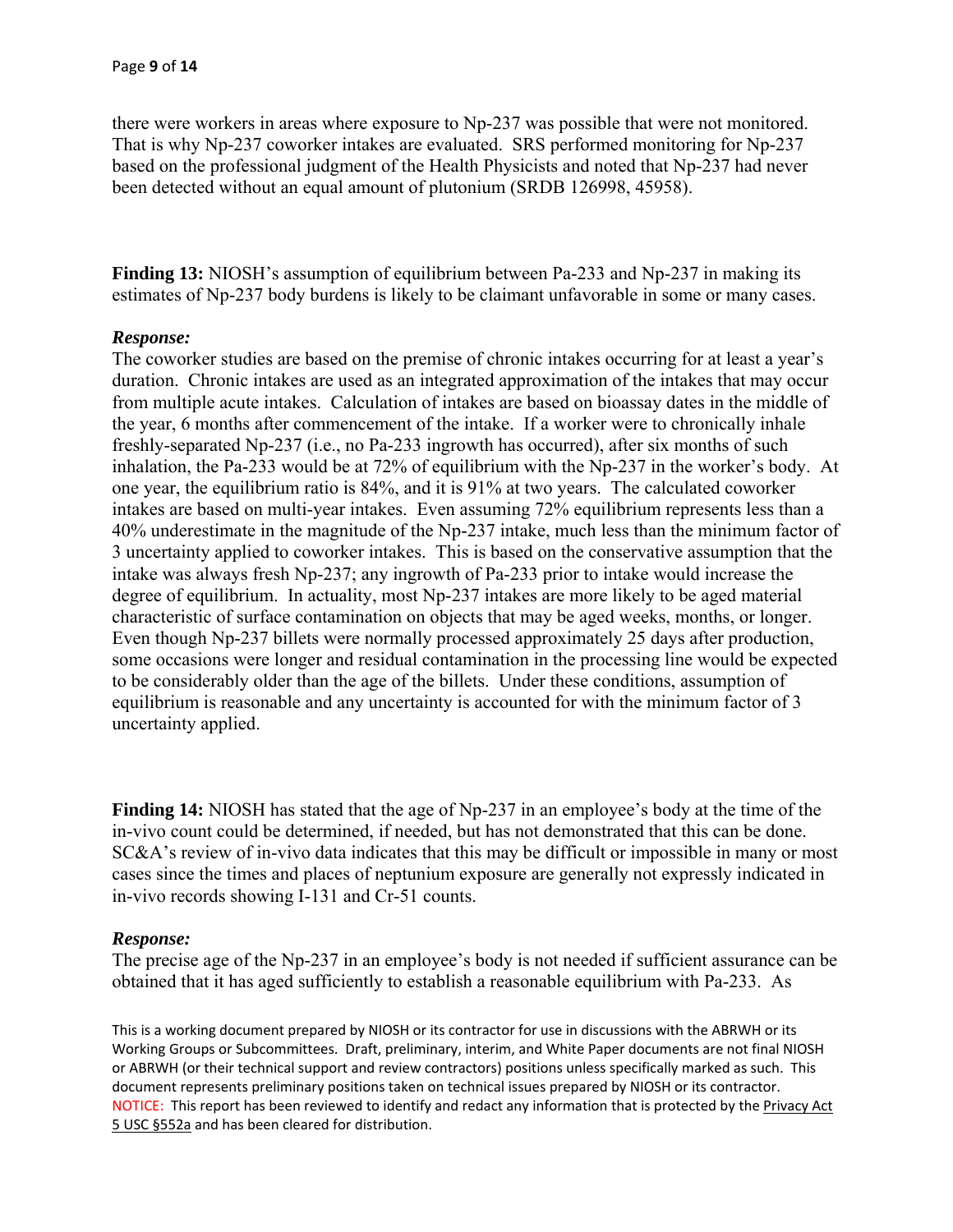discussed above, the coworker studies are based on the premise of chronic intakes occurring for at least a year's duration. Chronic intakes are used as an integrated approximation of the intakes that may occur from multiple acute intakes. Calculation of intakes are based on bioassay dates in the middle of the year, 6 months after commencement of the intake. If a worker were to chronically inhale freshly-separated Np-237 (i.e., no Pa-233 ingrowth has occurred), after six months of such inhalation, the Pa-233 would be at 72% of equilibrium with the Np-237 in the worker's body. At one year, the equilibrium ratio is 84%, and it is 91% at two years. The calculated coworker intakes are based on multi-year intakes. Even assuming 72% equilibrium represents less than a 40% underestimate in the magnitude of the Np-237 intake, much less than the minimum factor of 3 uncertainty applied to coworker intakes. This is based on the conservative assumption that the intake was always fresh Np-237; any ingrowth of Pa-233 prior to intake would increase the degree of equilibrium. In actuality, most Np-237 intakes are more likely to be aged material characteristic of surface contamination on objects that may be aged weeks, months, or longer. Even though Np-237 billets were normally processed approximately 25 days after production, some occasions were longer and residual contamination in the processing line would be expected to be considerably older than the age of the billets. Under these conditions, assumption of equilibrium is reasonable and any uncertainty is accounted for with the minimum factor of 3 uncertainty applied.

**Finding 15:** The distributions on which the coworker models are likely based are a mixture of results with varying errors of an undetermined degree built into them due to lack of knowledge of the disequilibrium between Np-237 and Pa-233. The means and geometric standard deviations (GSDs), based on an assumption of equilibrium, have indeterminate errors, which would make the body burden estimates as they stand at present not statistically meaningful. An approach that takes the Np-237/Pa-233 disequilibria into account is needed to determine a scientifically valid distribution for neptunium coworker models based on in-vivo data; that is, for a valid coworker model for the 1972–1990 period.

### *Response:*

As discussed in the response to Finding 13, quantification of the exact degree of disequilibrium is not needed because the amount of disequilibrium is limited, making the assumption of equilibrium reasonable. Therefore, the approach that has been taken is valid.

**Finding 16:** Assigning Np-237 doses to workers who had I-131/Cr-51 in-vivo counts but no exposure potential to Np-237 is scientifically unreasonable, even though it may provide a claimant-favorable result.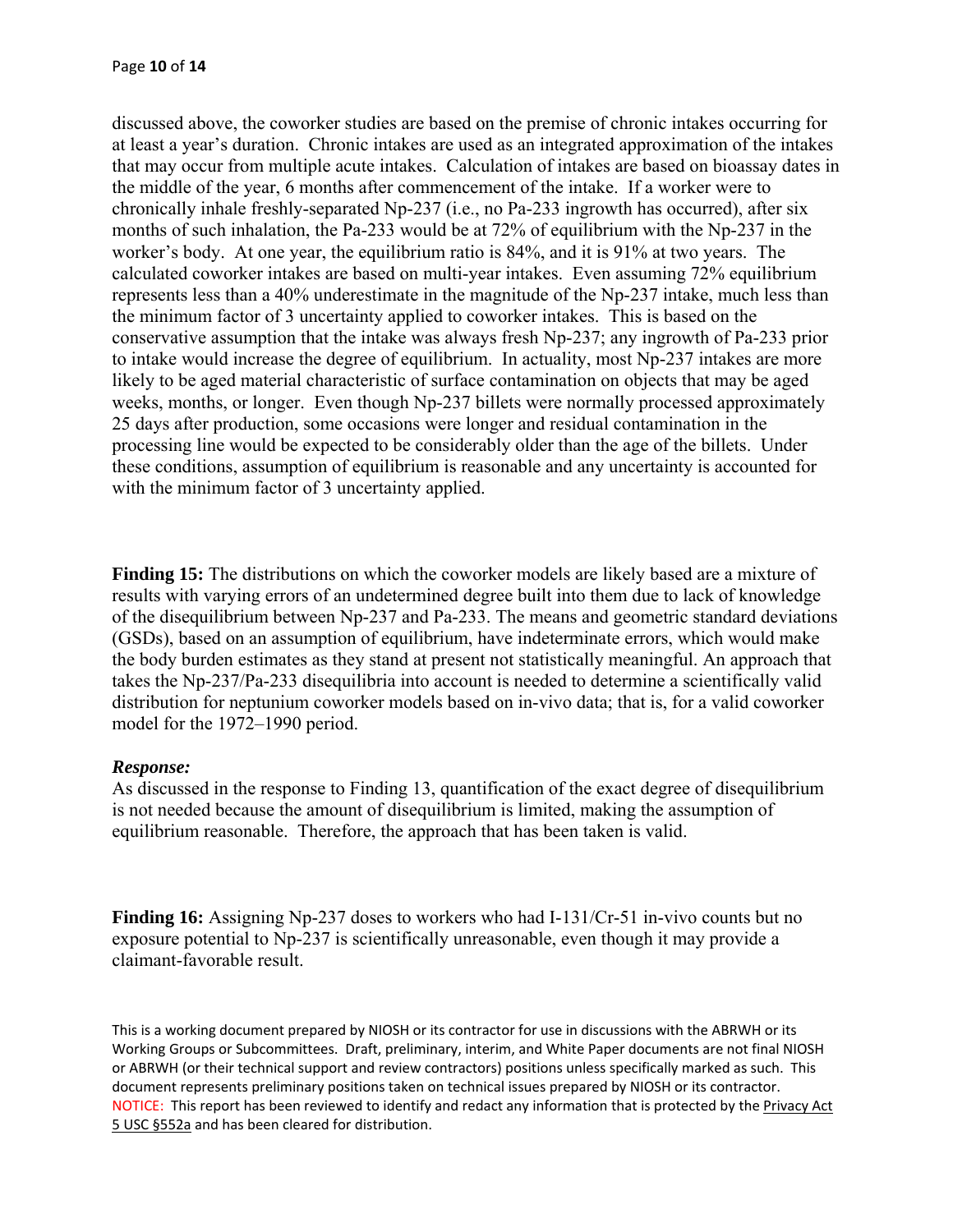Np-237 doses are only assigned to those workers with some potential for intake. Whether a way to distinguish between them when the results are <MDA. worker had potential exposure to I-131 or Cr-51 is not relevant. Workers are not monitored specifically for I-131 or Cr-51. They are monitored for these radionuclides by whole body counts. The proper question is whether workers were monitored by whole body counts for any reason. As mentioned in SC&A's report one paragraph prior to this finding, many of the workers SC&A analyzed did work in areas where "contamination [sic] to Np-237 was possible." Many people included in a coworker study may have been designated as having some potential for intakes but in reality had none; their results are included in the studies because there is no

**Finding 17:** NIOSH has not described how it would estimate the dose of workers who had exposure potential for Np-237, when there are no relevant WBC data available.

### *Response:*

The discussion leading to this finding does not support the finding. As mentioned in SC&A's report two paragraphs prior to this finding, many of the workers with WBCs that SC&A analyzed did work in areas where "contamination [sic] to Np-237 was possible."

**Finding 18:** There are sharp discontinuities between the intakes estimated using in-vivo data and urinalysis, with the former being much higher than the latter. NIOSH has not explained whether these discontinuities resulted from sudden changes in actual exposure conditions. If not, the discontinuities may indicate a problem with NIOSH's approach of using WBC data to estimate neptunium body burdens and intake rates as described in ORAUT-RPRT-0056 (ORAUT 2012a), Equations 1 through 4.

# *Response:*

SC&A's observation is acknowledged. Such discontinuities occur frequently whenever bioassay methods change, whether from in-vivo to in-vitro methods or a change in the in-vitro or in-vivo method used, especially when the change results in a large change in the MDA. Changes in the MDA of the analytical method used are known to result in changes in the calculated intakes even when no change in actual exposure conditions is suspected.

In this case, the discontinuities do indicate that the in-vivo-based intake rates are overestimates of the actual intake rate and that this overestimate is due to the higher MDAs associated with the in-vivo counts. The fact that it is an overestimate does not de facto rule it out as a reasonable estimation of the intakes. Although the intake rates based on the in-vivo data are higher than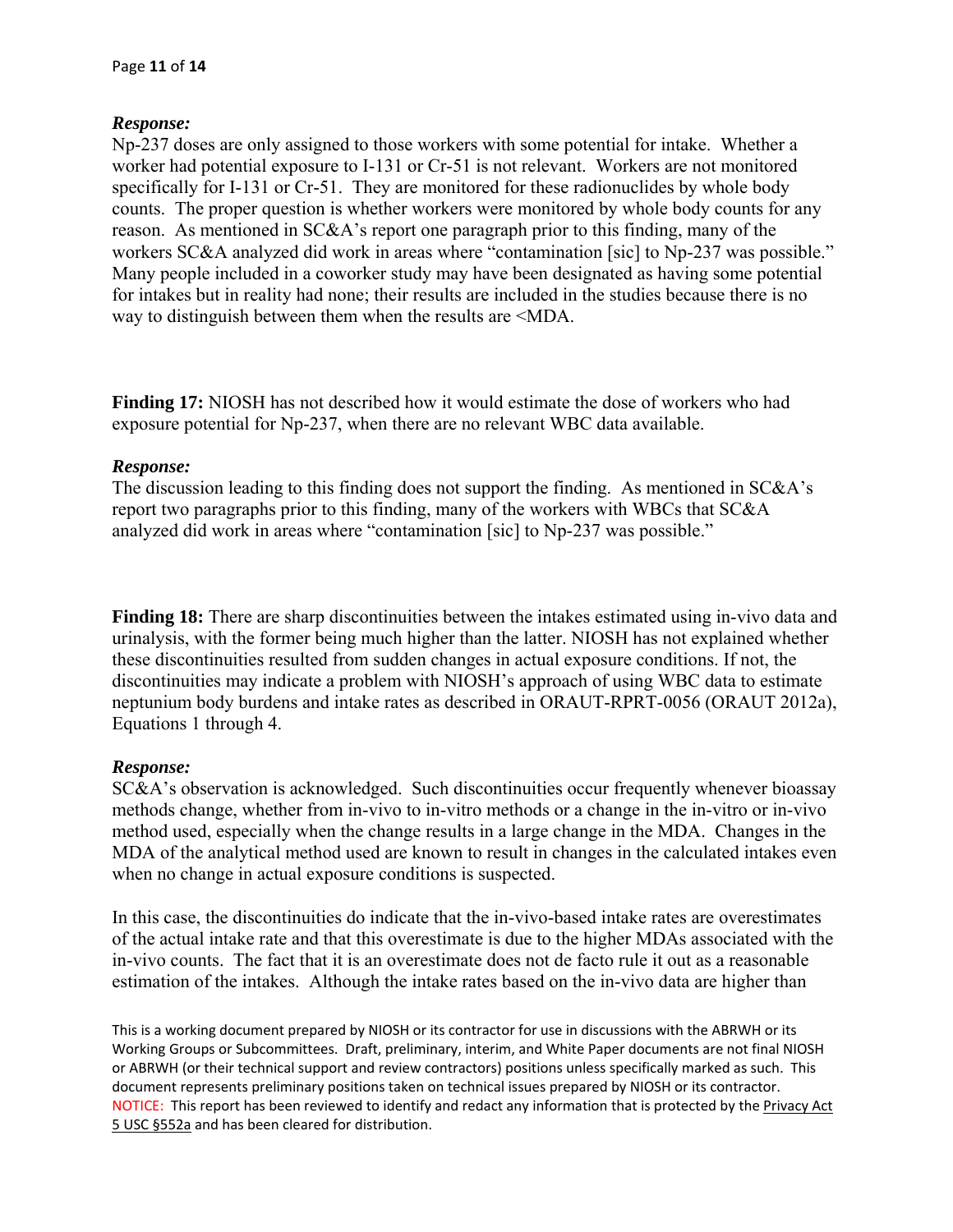those based on the in-vitro data, the resulting annual doses are still low for most organs. The committed equivalent doses from the Np-237 intakes due to chronic intakes from 1970 through 1979 (those based on WBC) are given in the table below. Most doses are a few rem or less except for bone surface and red bone marrow. During an actual dose reconstruction, these doses would be even lower due to the shorter commitment period.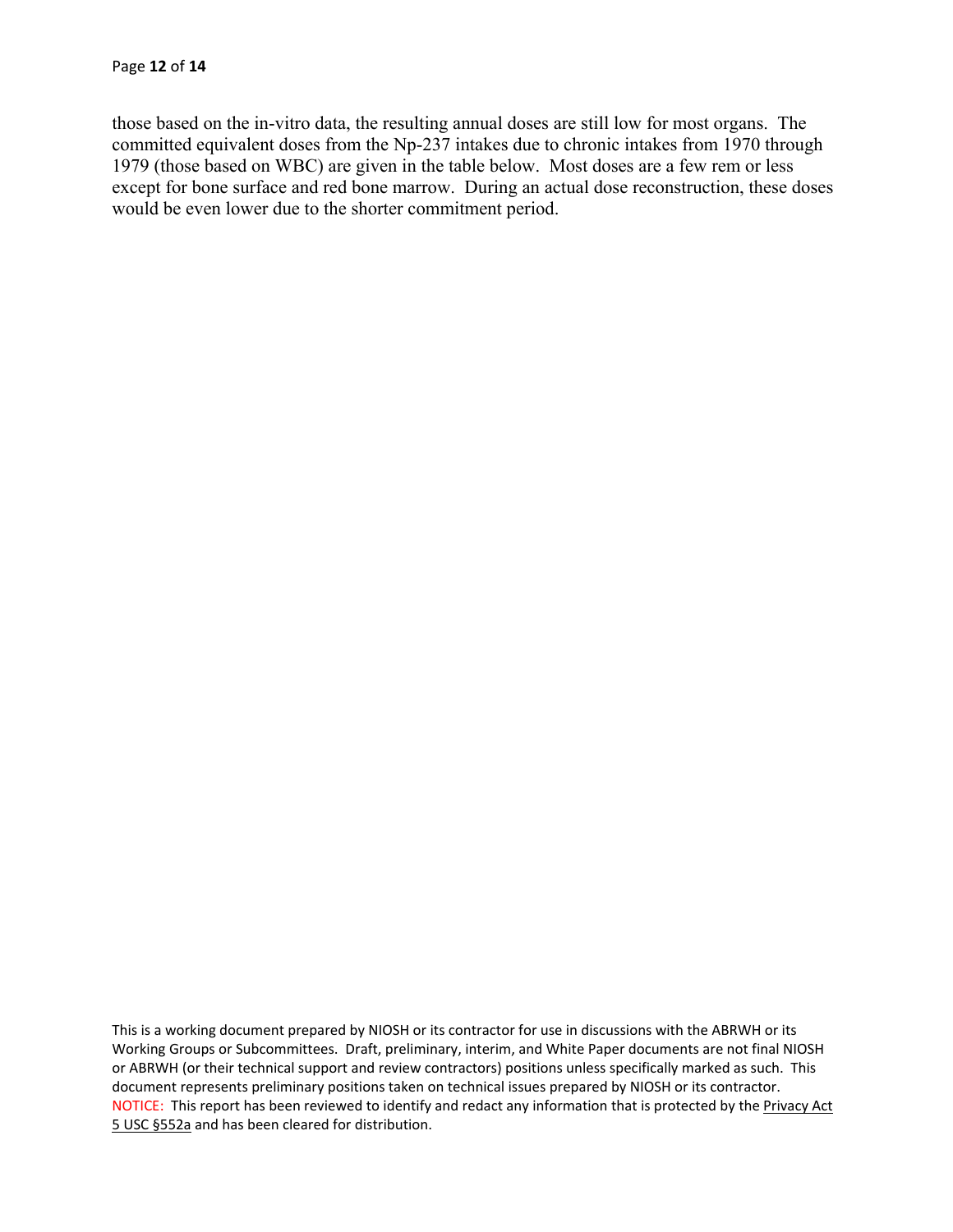|                        | 50-Year Equivalent |
|------------------------|--------------------|
| Organ                  | Dose (rem)         |
| Adrenals               | 3.54E-01           |
| <b>Urinary Bladder</b> | 3.52E-01           |
| <b>Breast</b>          | 3.52E-01           |
| <b>Heart Wall</b>      | 3.53E-01           |
| Kidneys                | 9.58E-01           |
| Liver                  | 4.28E+00           |
| Muscle                 | 3.53E-01           |
| Ovaries                | 3.58E+00           |
| Pancreas               | 3.53E-01           |
| <b>Testes</b>          | 3.64E+00           |
| Thyroid                | 3.52E-01           |
| R.B.M.                 | 1.03E+01           |
| <b>Bone Surface</b>    | 2.68E+02           |
| Stomach                | 3.52E-01           |
| S.I.                   | 3.53E-01           |
| U.L.I.                 | 3.56E-01           |
| L.L.I.                 | 3.62E-01           |
| Skin                   | 3.52E-01           |
| Spleen                 | 3.52E-01           |
| Thymus                 | 3.52E-01           |
| Uterus                 | 3.52E-01           |
| Lung                   | $6.92E + 00$       |
| ET <sub>2</sub>        | 5.36E+00           |
| LN(ET)                 | 5.69E-01           |
| LN(TH)                 | 1.36E+00           |
| Esophagus              | 3.52E-01           |